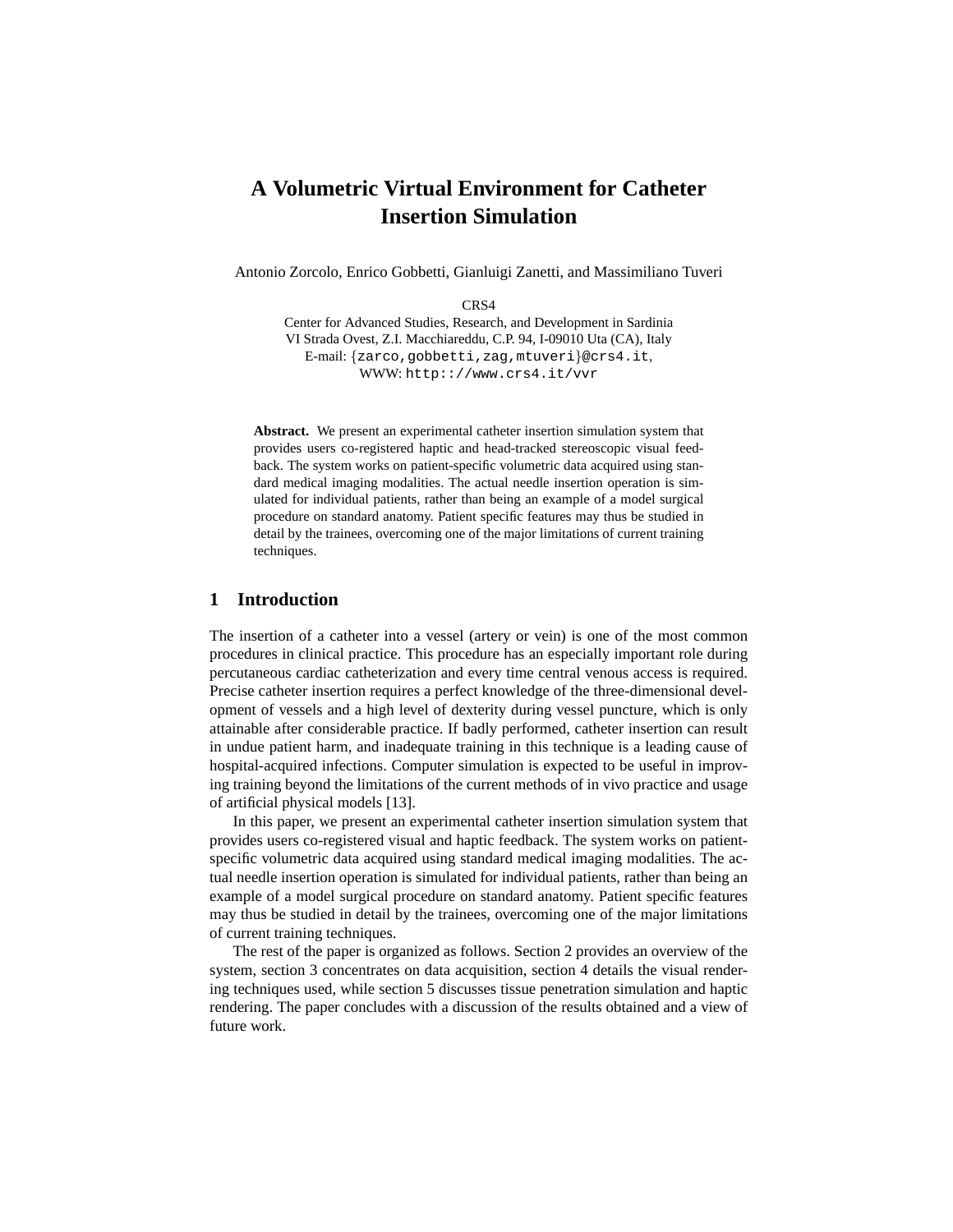# **2 System Overview**

In a lot of common procedures, catheters are inserted percutaneously into deep vessels (e.g. when inserting central venous catheters (CVCs) into deep veins such as the subclavian, jugular, or femoral veins). In those cases, a needle with a syringe attached is placed into the vessel. When the vessel is reached, a guidewire is passed through the needle, the needle is removed, and a dilator and sheath are threaded over the wire. Finally, the dilator is removed and the catheter positioned. The first part of the operation, needle insertion, is difficult to learn, and requires a combination of visual and tactile skills, to identify the needle insertion point and control needle position and orientation during penetration. It is thus important for a training system to provide co-registered visual and haptic responses.

Our system enhances touch perception with visual perception by using head-tracked stereoscopic viewing and a custom made display system which provides hand-immersed interaction (see figure 1). The user looks into a mirror through shutter glasses and perceives the virtual image within the workspace of a PHANToM haptic device which controls needle insertion.



**Fig. 1. Haptic Workbench Configuration.** The user looks into a mirror through shutter glasses and perceives the virtual image within the workspace of a PHANToM haptic device which controls needle insertion. The user can thus manipulate and feel the needle with his hands without obscuring the display.

By co-registering physical and virtual spaces beforehand and using stereoscopic projections that dynamically follow head movements, the virtual patient is made to appear at a fixed physical position on a virtual surgical table. This produces, without resorting to an head-mounted display, a combined haptic and stereoscopic view of a virtual volume in which users can manipulate the needle with their hands without obscuring the display (see figure 1). During the insertion procedure the system provides a combined visual and haptic perception of penetration and positional deviation of the inserted catheter.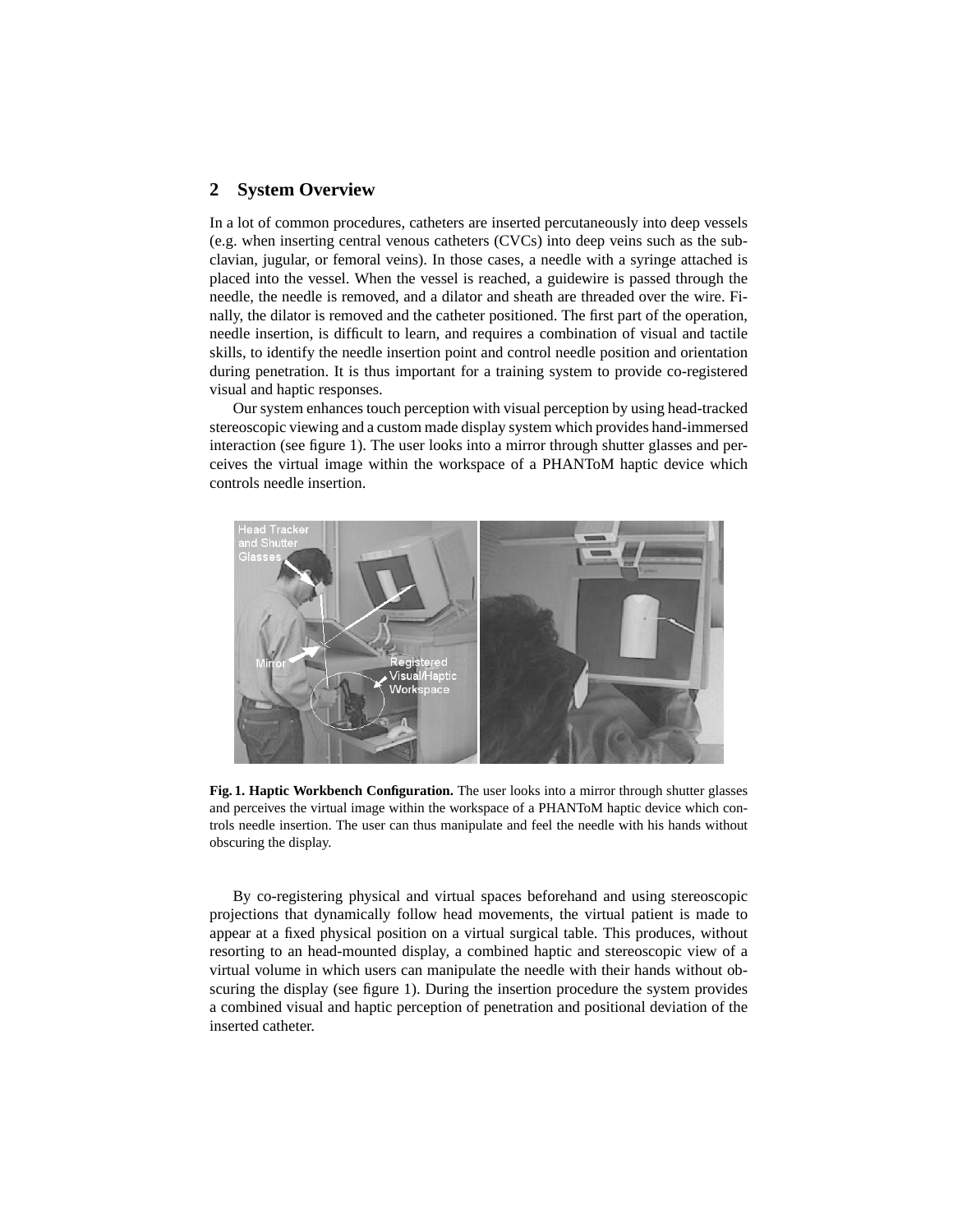The system runs on a single two processor Silicon Graphics Onyx IR. As visual feedback and force feedback have different frequency requirements dictated by the human perceptual system, we have implemented our system using multiprocessing and shared memory communication. One processor is reserved to force feedback computation, while the second processor is used for visual rendering and other application tasks. Force feedback computation works at 1KHz, while stereo visual feedback is provided at 10–20 frames per second, depending on the complexity of the dataset. The use of shared memory for inter-process communication reduces the latency of the application, increasing the spatio-temporal realism of the simulation.

Given the characteristics of the needle insertion procedure, we have decided to build the simulator around a volumetric model of the patient anatomy, providing both visual and haptic feedback using a direct volume rendering approach, without resorting to surface reconstruction. This makes it possible, in particular, to interactively analyze a patient's anatomy and to visually control the position of the needle during insertion using semi-transparent mappings.

## **3 Dataset Acquisition and Classification**

In clinical practice it is becoming commonplace to take a consecutive series of patient scans using high resolution MRI and spiral CT. Patients will undergo a specific surgical intervention only after careful image processing and pre-operative planning using this data has taken place. Our system exploits the large amounts of available quantitative information on a patient's internal structures to build patient-specific volumetric models. The medical data we use is stored on our CTN image server [15] and it is provided by research collaborations with clinical research institutions. Data transmission between the hospitals and our PACS is usually performed using DICOM.

Our needle insertion simulator takes directly as input datasets in the DICOM format and can work both on raw and segmented data. Our segmentation system, used to differentiate among the tissues in the dataset, combines a 2D edge follower, snakes [8], and balloon models [3]. When working on raw data, Drebin classification [5] is used instead to map voxel values to tissue identifiers. In all cases, the input to the simulator becomes thus a 3D array of tissue identifiers, and a lookup table is used to map this data to the optical and physical tissue properties required for visual and dynamic simulation. The optical properties lookup table contains color and opacity assigned to each tissue, while the dynamic simulation lookup table contains tissue penetration and surface resistance parameters (i.e. static and dynamic friction coefficients and surface break forces).

## **4 Visual Rendering**

In direct volume rendering, image computation is based on sampling optical properties associated to volume data and then compositing the samples along each viewing ray. To support hand-immersed interaction, we have to produce at interactive rates perspective stereo pairs combining volumetric rendering of the anatomy with geometric rendering of the needle. To meet performance constraints, we have chosen to directly render the volumes via back-to-front volume slices composition, exploiting texture mapping and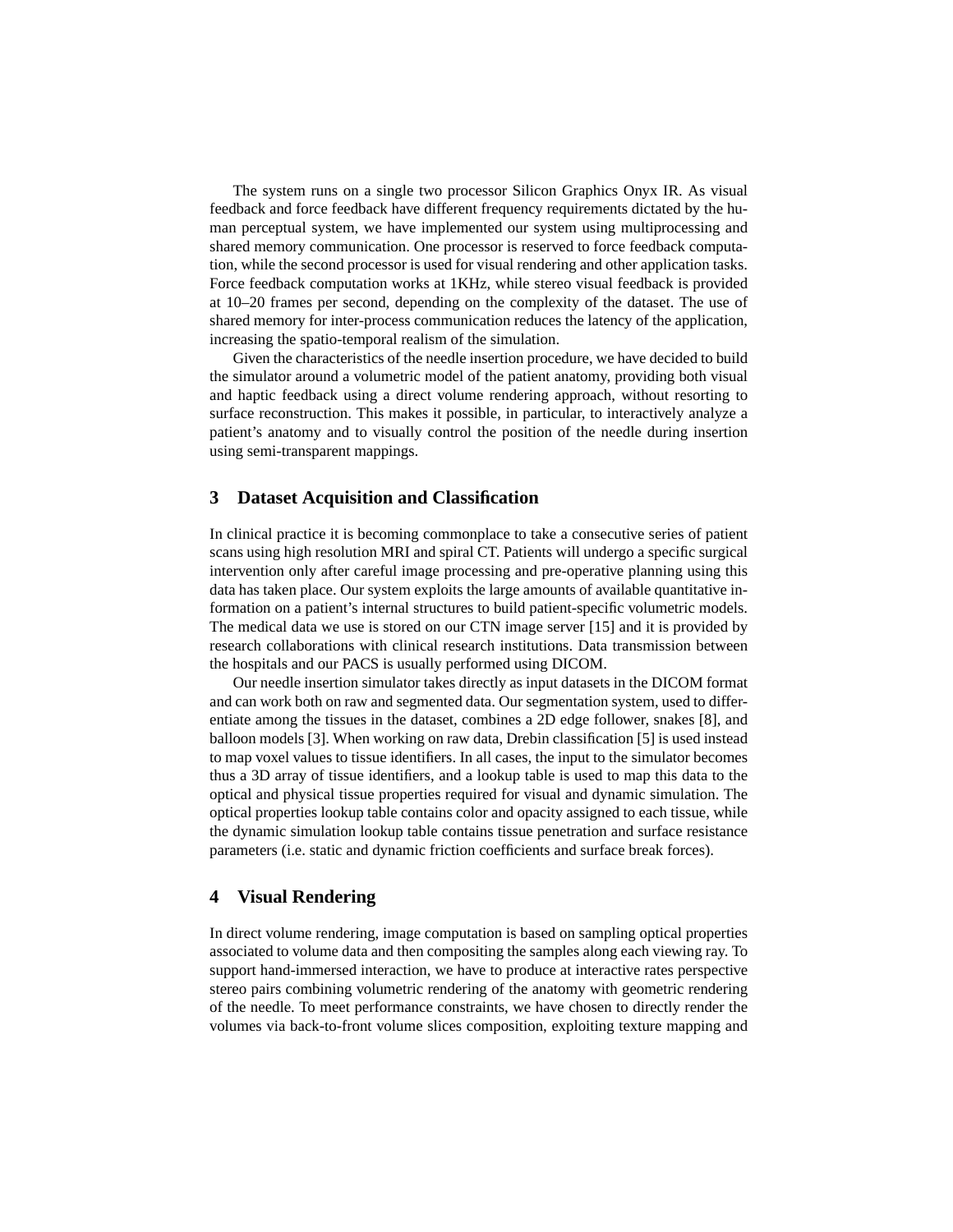alpha-blending on high-end graphics accelerators for the sampling and compositing tasks [11, 6]. Z-buffer and alpha compositions are used to combine the image of the translucent volume with the image of the opaque needle.

In our implementation, based on OpenGL 3D texturing with Silicon Graphics extensions, the volume is decomposed into bricks, which are then rendered back-to front. Each brick is used to store the values of the input scalar field (raw data or classified tissues identifiers) into a scalar 3D texture and is dimensioned taking into account the hardware constraints (i.e., on our machine, power-of-two dimensions, memory footprint limited to 64 MB, dynamic range limited to 16 bits per texel). To render each brick, textured polygons orthogonal to the viewing direction are generated and rendered back-tofront. As our head tracked viewing system requires off-center perspective projections, sampling polygons tessellate spheres centered at the viewing position. To map the values in the texture map into the RGBA quadruples used for the compositing operation, we use a texture color lookup table, a Silicon Graphics extension to OpenGL which makes it possible to map the filtered colors resulting from texturing and pass the result to the texture environment function to be applied to pixel fragments.

Several recent papers describe similar uses of 3D texture mapping hardware for direct volume rendering [4, 2, 7, 14, 9]. Our major improvements are surface shape enhancement and variable sampling. These aspects are detailed in the following sections.

#### **4.1 Surface Shape Enhancement**

One of the major limitations of the classic texture-based approaches to volume rendering is the inability to efficiently implement surface illumination models, as texture lookup is based only on data values and not on gradient information. Various authors have proposed alternative techniques to support direct volume rendering with shading via three-dimensional textures (see, e.g. [14]), but this comes at the expense of performance and/or texture memory overhead. As we are dealing with large datasets and have very stringent performance requirements, we have implemented in our renderer a simple color map technique for enhancing tissue surface shapes (see figure 2).

Our technique is based on the fact that when the lighting direction **l** is coincident with the viewing direction **v** (i.e. the light is positioned on the viewer's head), the angle between **l** and the normal **n** to the surface separating different tissues depends only on the position of the tissue boundaries on two adjacent slices, once chosen the distance between slices. For example, **n** is perpendicular to **l** if the boundaries appear super imposed, while it has an angle of 45 degrees with **l** when the distance between boundaries is equal to the slice distance.

Because the classification function gives a finite thickness and a decreasing opacity to the boundaries, the surface color is due to the contribution of many boundaries when they are nearly super imposed and is proportional to the sine of the angle between **n** and **l**. Therefore, the application of a color shading to the transition zones of the mapping function leads to a surface shading depending on the angle between **n** and **l**. Moreover, the response to lighting of the surface depends on its strength, which is also defined by the slope of the mapping function in this zone. We thus simulate surface shading by modifying the color lookup table in the transition zone between tissues. The function which is used is the following: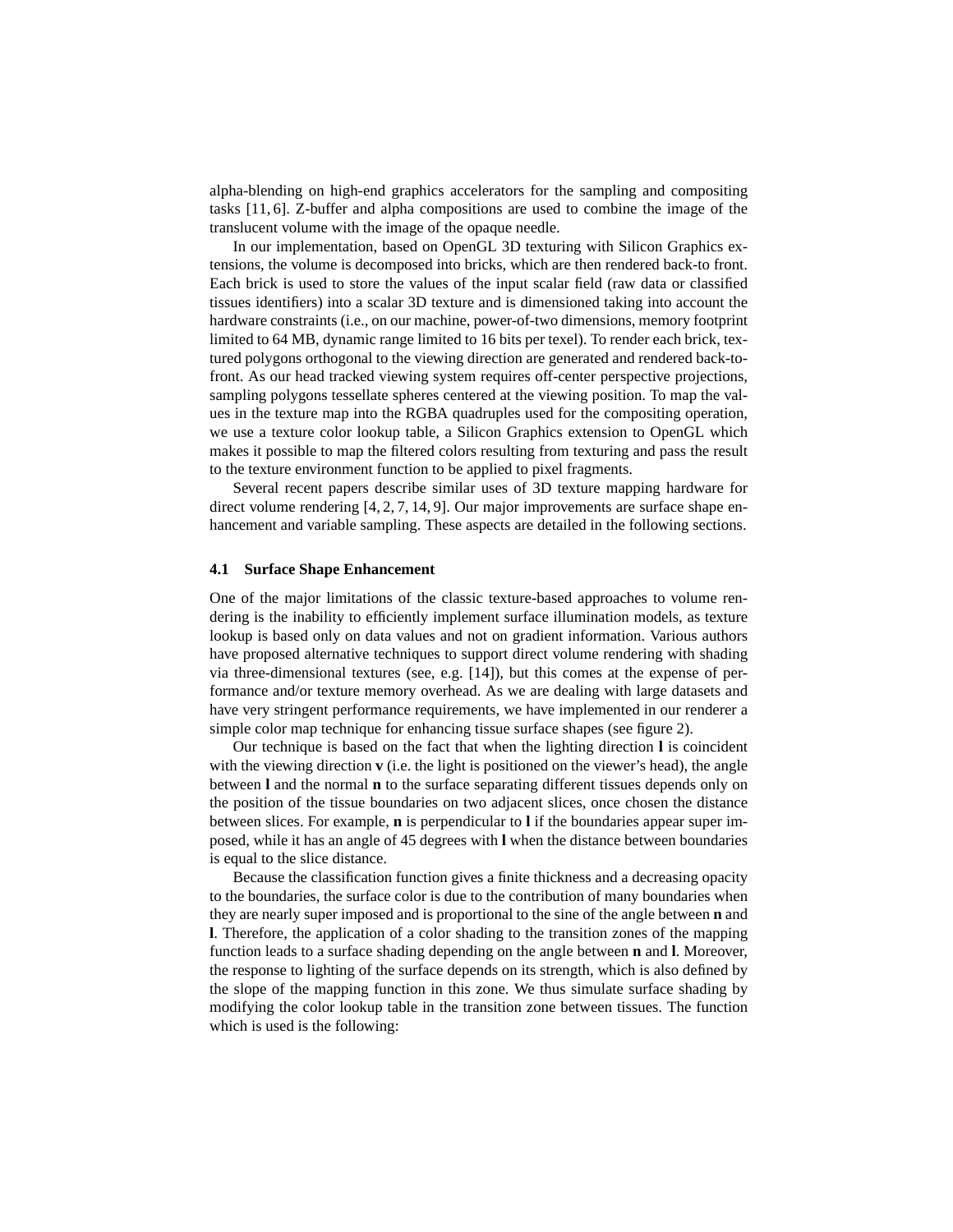$$
C_f = C_0 \left[ 1 - \frac{m_2 - v}{m_2 - M_1} (1 - \cos \alpha^{\gamma}) \right]
$$
 (1)

where  $C_0$  and  $C_f$  are, respectively, the color assigned to the tissue in the original lookup table and the final color,  $M_1$  and  $m_2$  delimit the transition zone between the tissues, v is the current voxel value,  $\alpha$  determines the slope of the mapping function, and  $\gamma$  is a parameter determining the strength of the shading effect (see figure 2).



**Fig. 2. Surface Enhancement.** The left image illustrates the color map techniques. The right image presents a volume rendered view of a section of a carotid artery. The simulated shading enhances surface boundaries.

#### **4.2 Variable Sampling**

Both image quality and rendering speed are directly related to the number of slices used to sample the volume. The more slices are rendered, the more accurate the results, but the longer the rendering time. Given the timing constraints of our simulation application, it is important to produce good quality images without using an excessively large number of slices, which indicates that the rendering algorithm should concentrate slices where most needed.

Since in perspective rendering the importance of the contribution of the slices to the final image diminishes with their distance to the viewer, a good strategy is to space the slices proportionally to the inverse of that distance. With this approach spatial resolution is increased close to the viewer, making close-up inspection more precise while reducing the details in the background. This is obviously appropriate for needle insertion, where the important details of the anatomy are located near the needle insertion point.

As emission/absorption varies non linearly with thickness [10], special care has to be taken to correctly compute the contribution of each slice. In our renderer, we associate to each slice a thickness which depends on slice spacing. Texture color lookup tables, a Silicon Graphics extension to OpenGL, are then used to define opacity values that depend on slice thickness (see figure 3). Serra et al. also use variable slice spacing, but without opacity correction, thus introducing notable artifacts [12].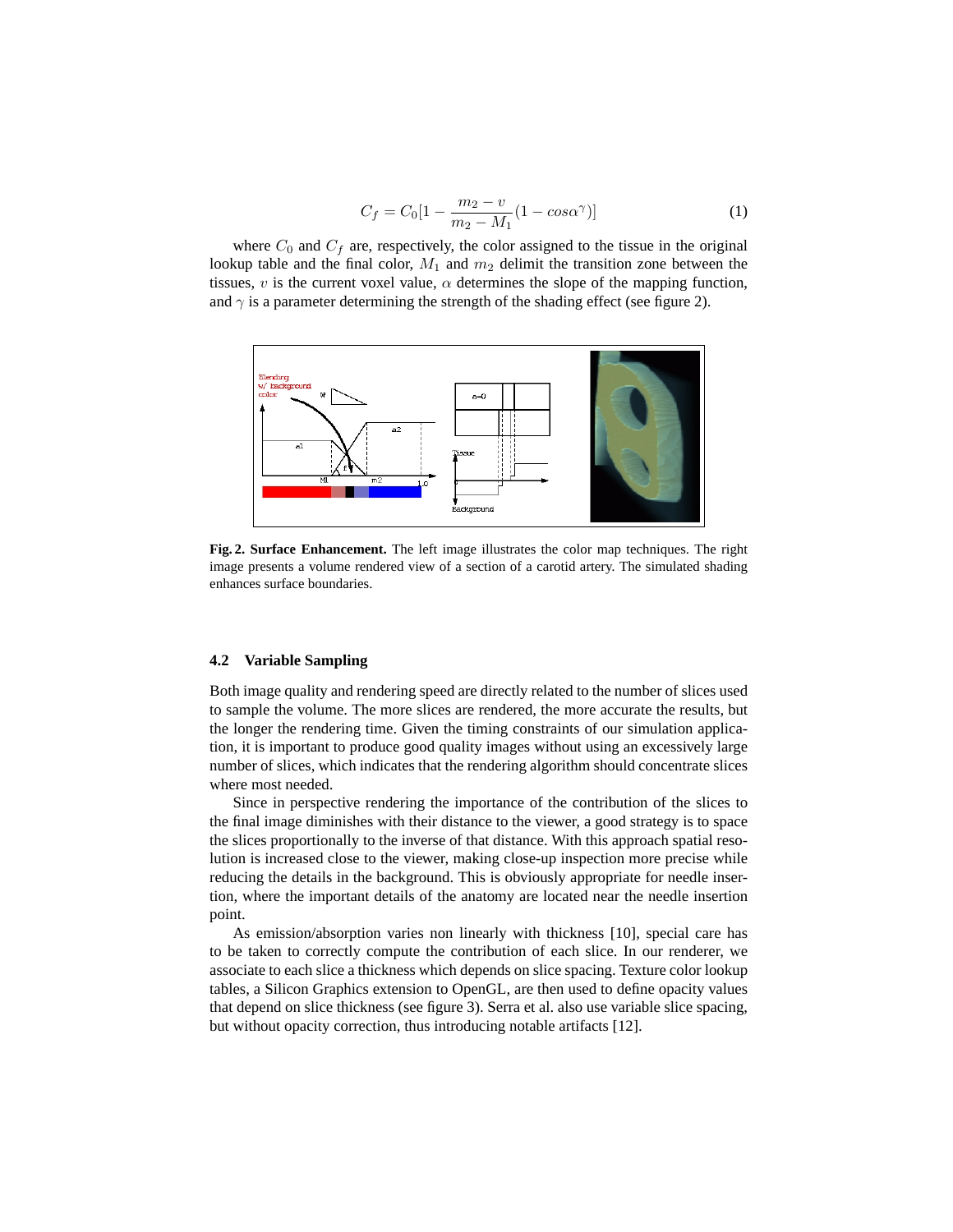

**Fig. 3. Variable Sampling.** Texture color lookup tables, a Silicon Graphics extension to OpenGL, are used to define opacity values that depend on slice thickness.

# **5 Needle insertion simulation and haptic feedback**

Force computation is based on sampling along the needle mechanical properties associated to volume data, reconstructing a local model of the anatomy from the samples, and applying a simplified physical model of tissue deformation and resistance to penetration. Given the limited interaction between tissues and needle during penetration, we have decided to implement a physical deformation model that only updates the local model of the anatomy, leaving the shared volumetric model unchanged. With this approach, we maintain at each step of the simulation an equilibrium state for the needle, which includes position, orientation, and penetrated tissues, and compute reaction forces based on the variation between that state and the state of the externally controlled needle. Force computation depends on tissue parameters (static and dynamic friction coefficients, surface break force) and needle shape parameters (length, radius, angle of attack), which are set using a user-interface panel. The subsystem that updates the needle position in response to hand movements and computes reaction forces is implemented as a state machine, that differentiates between free movement, tissue penetration, and surface piercing.

#### **5.1 Free movement**

As the PHANToM is a three degrees-of-freedom force-feedback device, no torque can be returned to the user controlling the needle. Thus, we have chosen not to allow the user to firmly grasp the needle but only to hold it at its endpoint, much as a tailor using a thimble. We attach the tip of the PHANToM stylus to the endpoint of the needle and reconstruct its movement from the trajectory of that point. When the needle is free, i.e. when looking for the insertion point before starting the operation, the needle position and orientation are directly controlled by the PHANToM manipulator.

#### **5.2 Surface contact and piercing**

When the needle tip first collides with the body surface we impose that it stays attached to the collision point, as we consider the collision point to be a micro-hole in the tissue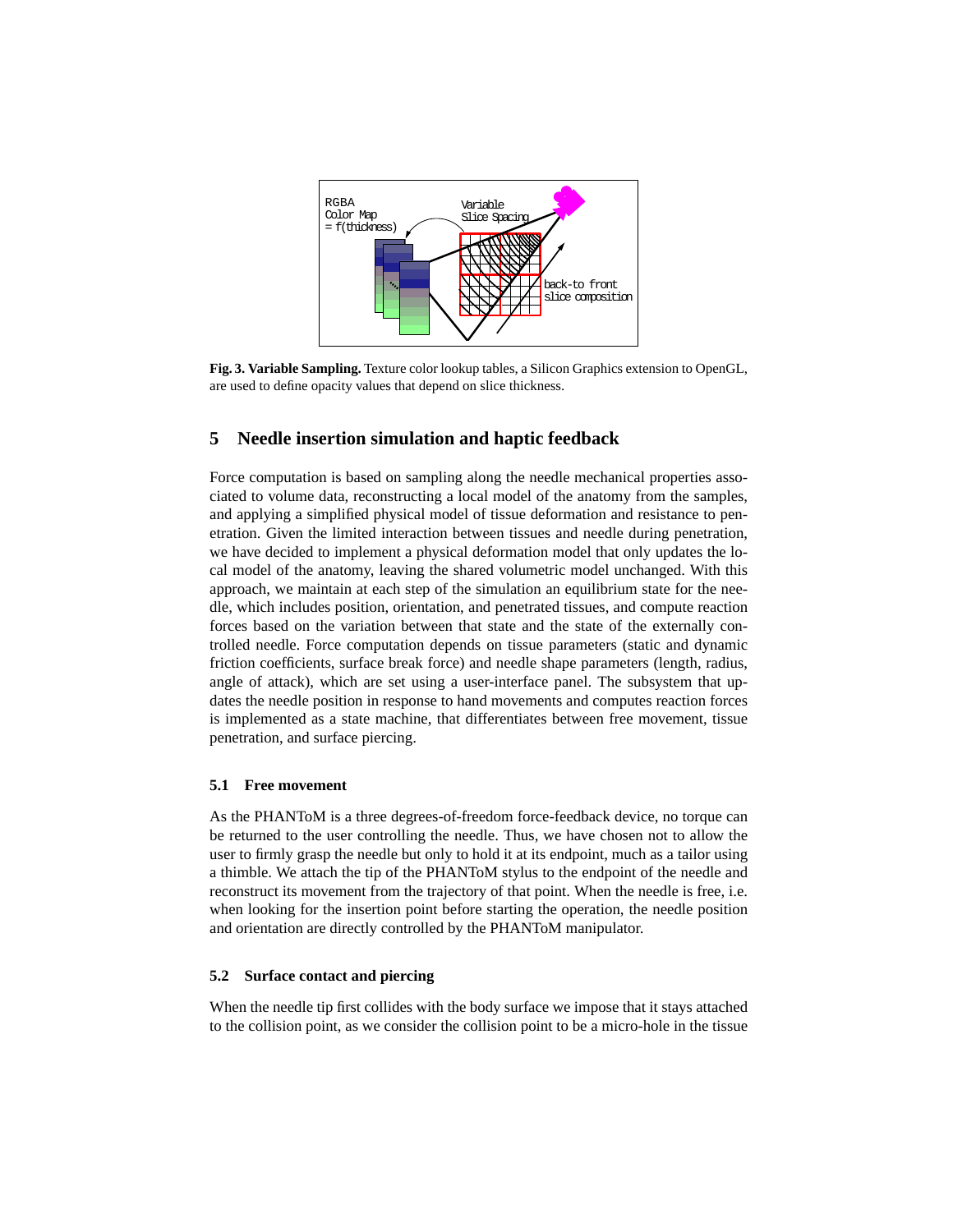surface (see figure 4). Contact continues while the dot product of the exerted force and the surface normal remains negative, i.e. as long as the needle is pushing towards the surface. Tissue surface reaction force is always opposite to the exerted force and applied to the needle tip. Initially we tried to model tissues with a simple spring-damper model. What we observed, manipulating some medical datasets, was a good response applying small forces but an excessive deformation with high ones. So, to take into account tissue stiffening induced by large deformations, we choose to implement the incremental viscoelastic model developed by Berret et al. [1].



**Fig. 4. Surface contact and piercing.** Contact continues while the dot product of the exerted force and the surface normal remains negative. The surface is pierces when the exerted force is larger than the break limit.

As we assign at each tissue a surface break force, we can decide when the surface is pierced and the needle enters inside tissue. Once this happens, the system switches state, and stores the needle insertion position and orientation as the equilibrium state. Every subsequent movement of the PHANToM stylus forces the needle to diverge from that orientation (i.e. the needle rotates around its tip) and to slip inside tissues along the new direction. Finally, the system updates the equilibrium state proportionally to the amount of the slip. If it equals the final needle depth, the new equilibrium orientation equals the forced orientation, and no update of equilibrium direction is required if no slip occurred.

#### **5.3 Tissue Penetration**

During tissue penetration, reaction forces are computed by numerical integration, subdividing the needle into a finite number of trunks of constant length and accumulating reaction forces exerted by tissues on the central point of each trunk (see figure 5). The system traverses the volume on the central line of the needle equilibrium position, samples the volume in the central point of each trunk (i.e. extracts from volume a scalar value computed by tri-linear interpolation of the eight nearest voxels) and converts the sample into mechanical parameters via look-up tables. At each trunk's central point, tissue stress is computed as a function of the distance from its equilibrium position and its forced position. Distance is decomposed into a rotational component (deviation from initial direction) and an axial component. Rotational reaction components are used to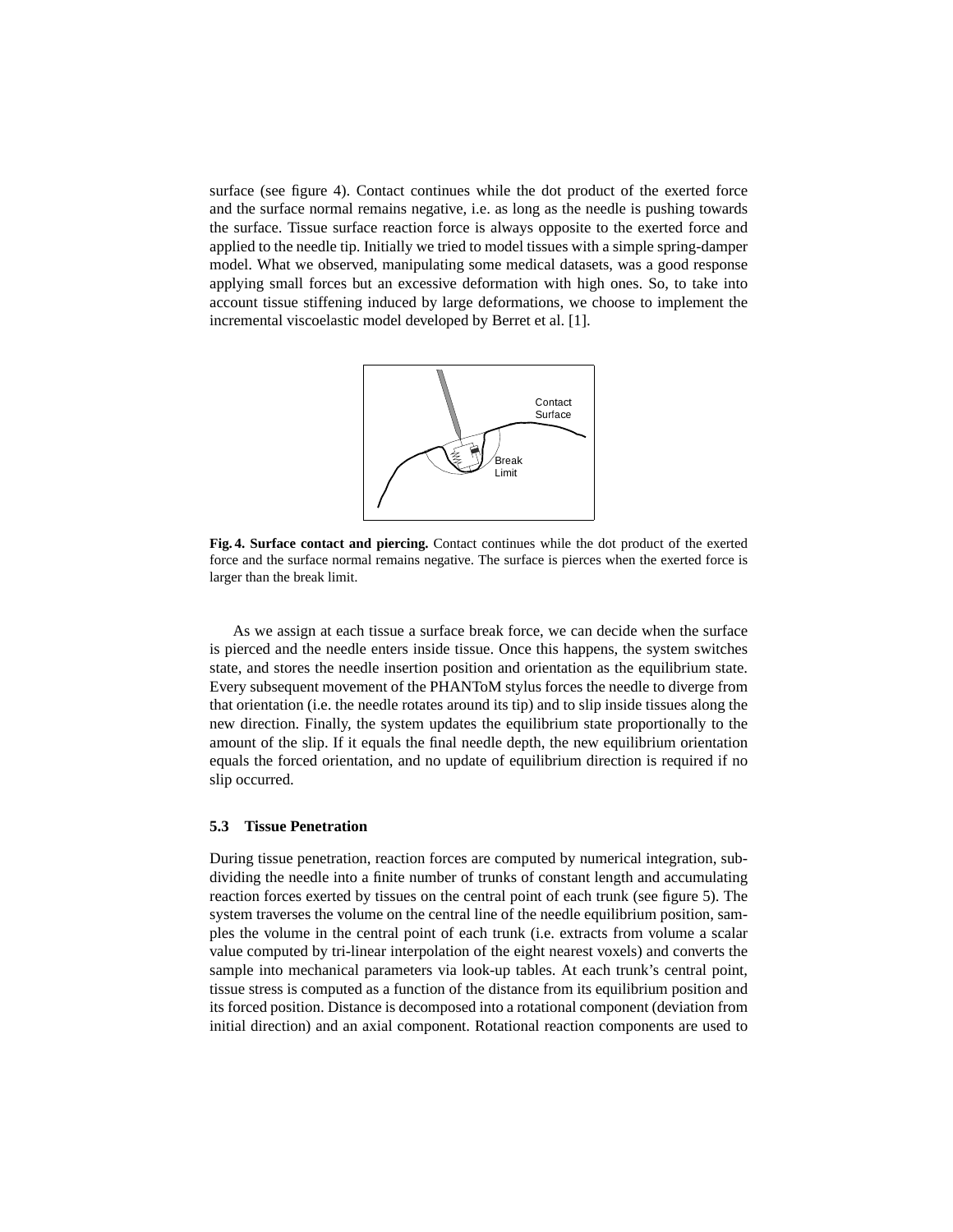compute elementary torques about the axis through the needle tip and integrated to find a global reaction torque, which equals the torque due to a single force applied to the needle endpoint, i.e. the rotational component of the reaction force sent to the haptic device. Axial distances are used to compute elementary friction forces and are integrated to give a global axial reaction force returned to the haptic device together with the rotational component. When computing friction forces, the system verifies if the static friction threshold is exceeded, in which case it computes the amount of the slip used later in needle equilibrium state update.

When, during needle insertion, the needle tip collides with a new tissue, the position of the separating surface is computed and forces resulting from surface contact, computed as detailed in the previous section, are added to those due to pierced tissues resistance to deformation.



**Fig. 5. Translational and rotational reaction components.** The total force is equal to  $T =$  $\int_0^L f_t(l)dl$  for translation and  $M = \tan \phi \int_0^L l^2 f_t(l)dl$  for rotation. The integrals are numerically evaluated by taking equidistant samples along the needle.

# **6 Evaluation**

The system has been repeatedly tested by a vascular surgeon of the S. Elena Hospital, which evaluated the system's behavior when simulating needle insertion into a deep vessel using datasets provided by the Radiology Department of the University Hospital of Pisa. During the test sessions, mechanical properties of the tissues have been tuned interactively, by adjusting parameters one at a time until the response was considered adequate. Test datasets were of size 512x512x128 (134x134x190 mm), and were rendered at 10 fps using 256 sampling slices orthogonal to the viewing direction. Force feedback at 1KHz was generated using 50 samples along the needle. To increase the amount of information provided to users during training sessions, we make it possible to optionally show during interaction a diagram of the forces exerted and an identification of the current tissue traversed by the needle's tip (see figure 6). A five minutes videotape illustrating the system with recordings of live sessions is available [16].

The surgeon's view is that the simulator is sufficiently representative of a real catheter insertion. He appreciates the usefulness of tracked stereoscopic viewing when locating the catheter insertion point, the excellent agreement between visual and tactile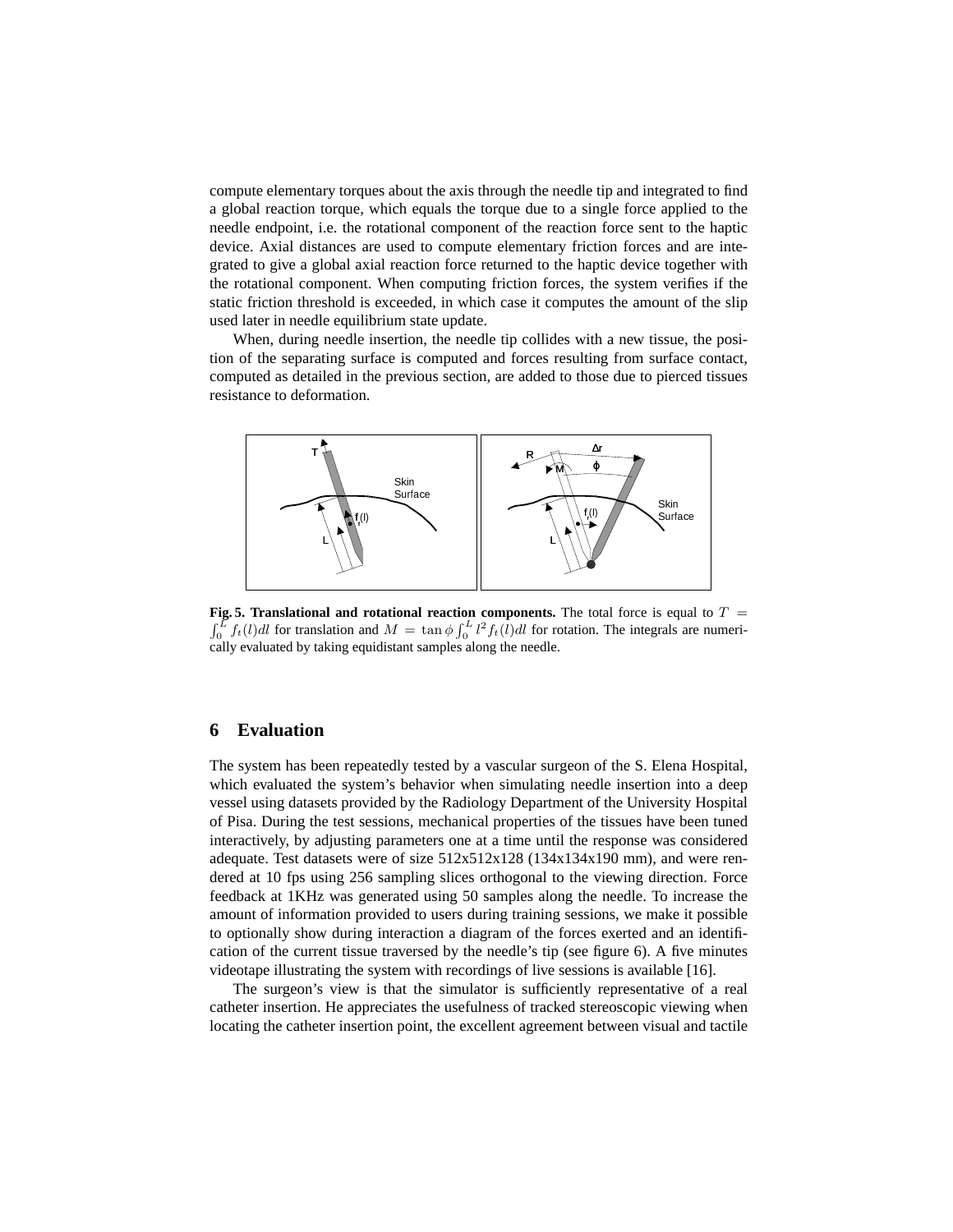perception of catheter placement and the realistic haptic response of the system during soft tissues (especially vessel) piercing and penetration. The lack of torque control due to the three degrees-of-freedom force feedback system is not considered a major problem. He judged as less realistic the needle contact with hard tissues like bone, because of the system tendency to generate undesired vibrations when simulating very hard contact with their surface. This situation does not occur in common catheter insertion procedures, but identifies an important problem area in the case of the extension of the system to other procedures (e.g. epidural puncture).



**Fig. 6. Display of auxiliary information during the insertion procedure.** To increase the amount of information provided, the system optionally shows during interaction a diagram of the forces exerted and an identification of the current tissue traversed by the needle's tip.

# **7 Conclusions and Future Work**

We have presented an experimental catheter insertion simulation system that provides users co-registered visual and haptic feedback. The system works on patient-specific volumetric data acquired using standard medical imaging modalities. The actual needle insertion operation is simulated for individual patients, rather than being an example of a model surgical procedure on standard anatomy. Patient specific features may thus be studied in detail by the trainees, overcoming one of the major limitations of current training techniques. Visual and haptic feedback are generated using a direct volume rendering approach, without resorting to surface reconstruction.

The results obtained so far have been encouraging. We are currently in the process to assessing the system's effectiveness through a controlled statistical study with different user groups that compares data acquired running the simulator, e.g. total time needed for insertion, catheter angle at the cutaneous level, traversed tissues and forces over time.